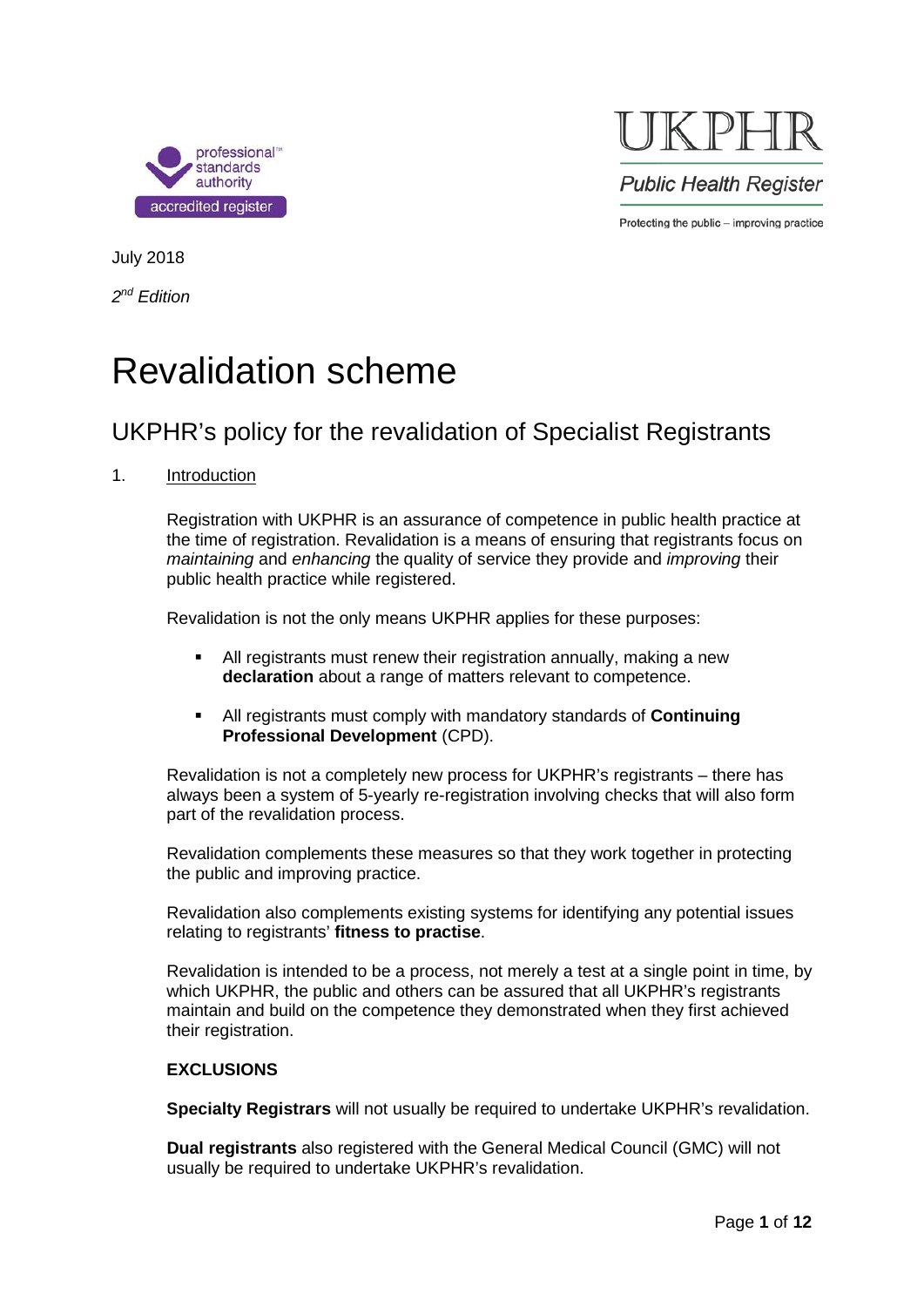### Section 1: Standards on revalidation

2. In making an assessment that specialist registrants have maintained competence and are engaged in continuous improvement of practice, UKPHR, appraisers and registrants will have regard to the following **standards**.

#### 3. **UKPHR's Code of Conduct 2nd Edition March 2014**

This guidance is published by UKPHR and is the source document used by UKPHR when questions relating to conduct and fitness to practise are under consideration. For revalidation purposes, registrants and appraisers should refer to it when seeking to assure themselves that competence is being maintained and enhanced.

- 4. Whenever a question arises about any aspect of the meaning or interpretation of something contained in UKPHR`s Code of Conduct it is expected that **Good Public Health Practice 2nd Edition 2016** will be consulted. *Good Public Health Practice* was developed in order to provide guidance for multidisciplinary public health practice where *Good Medical Practice* cannot reasonably be interpreted to suit such practice for example, where there is a need for population based interventions rather than patient focus. The current edition reflects the same professional standards as *Good Medical Practice* but provides guidance on public health practice specifically.
- 5. **Good Medical Practice 2013** remains a source document in that the standards set out in it are directly applicable to registrants whose public health discipline is medicine, and may generally be of assistance for other registrants. In the latter case, the text will need to be interpreted to meet the differences between clinical practice and public health practice (for example, in relation to population based interventions versus patient-centred clinical practice) where appropriate.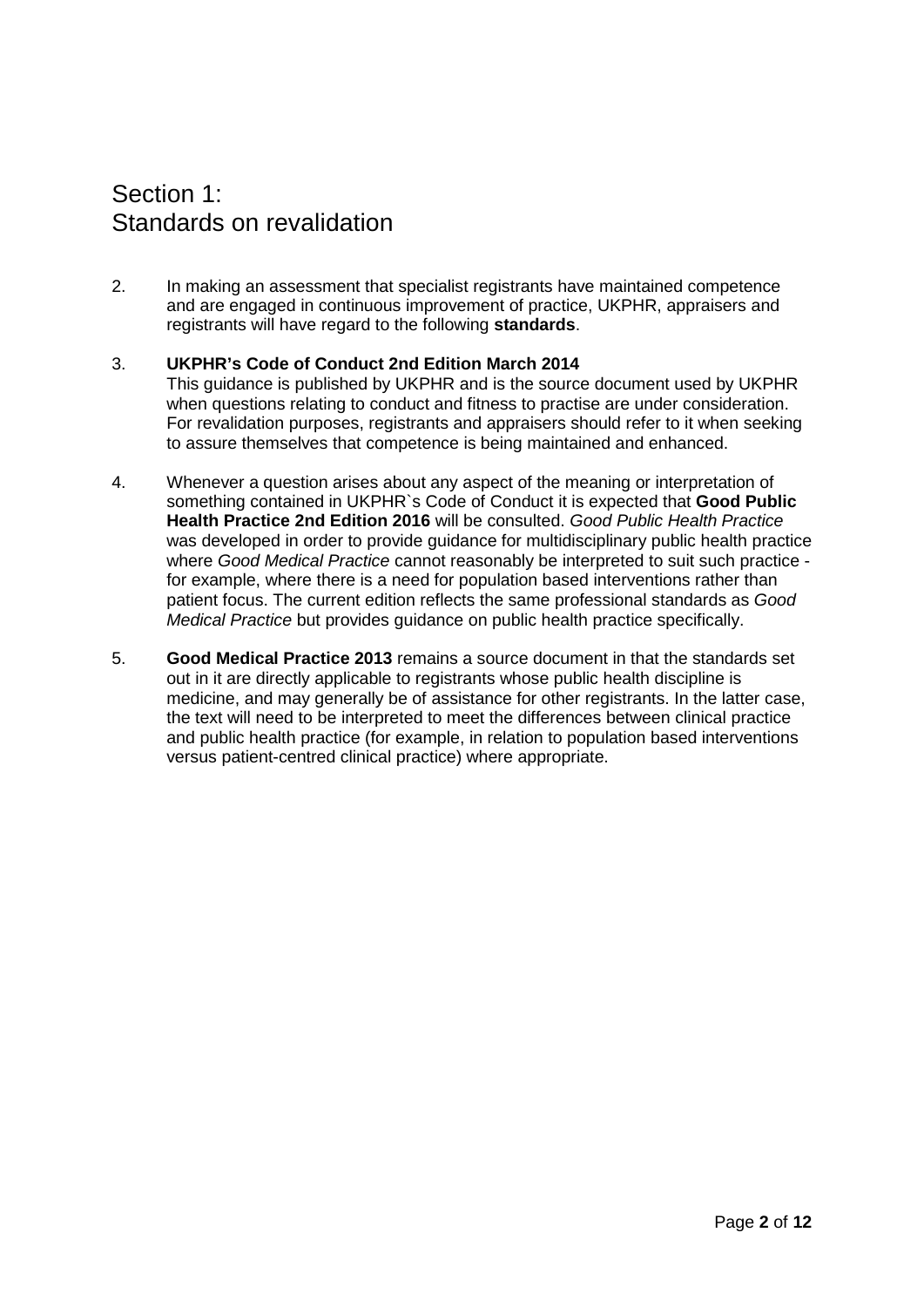### Section 2:

### One revalidation scheme but differentiated requirements

- 6. UKPHR is introducing a revalidation requirement which will apply to all registrants except Specialty Registrants and Dual Registrants registered with the GMC.
- 7. **Specialist registrants** will have to undertake UKPHR's revalidation once every 5 years. This process replaces the existing 5-yearly re-registration process which UKPHR has operated until now. The requirements of revalidation for Specialist registrants are aligned to those of medical practitioners on the General Medical Council's (GMC) Public Health Specialist Register.
- 8. Practitioners will also have to undertake UKPHR's revalidation once every 5 years. This process will replace UKPHR's current 5-yearly re-registration process. This is a new requirement for public health practitioners and there is no precise precedent for UKPHR's design of revalidation for this group of registrants. UKPHR has had regard to the revalidation scheme introduced by the Nursing and Midwifery Council (NMC) but in the main the requirements set by UKPHR are those which UKPHR judges most appropriate to be applied in the context of public health practice.
- 9. The requirements of revalidation for Specialist registrants will be more demanding than for Practitioner registrants reflecting the higher level of risk associated with the Specialist role compared with the Practitioner role identified in UKPHR's 2011 risk assessment. This is a proportionate approach to managing risk.
- 10. **Dual registrants** who have, within 5 years, been revalidated by the GMC will not be required to undertake UKPHR's revalidation because it would be disproportionate (and quite possibly counter-productive) to require two revalidation processes to be undertaken.
- 11. **Specialty Registrars** will not be required to undertake UKPHR's revalidation because their training meets all the requirements of UKPHR's revalidation scheme through the supervision and quality assurance in place during their training programme. Once registered as Specialists, the revalidation requirements for Specialist registrants will apply.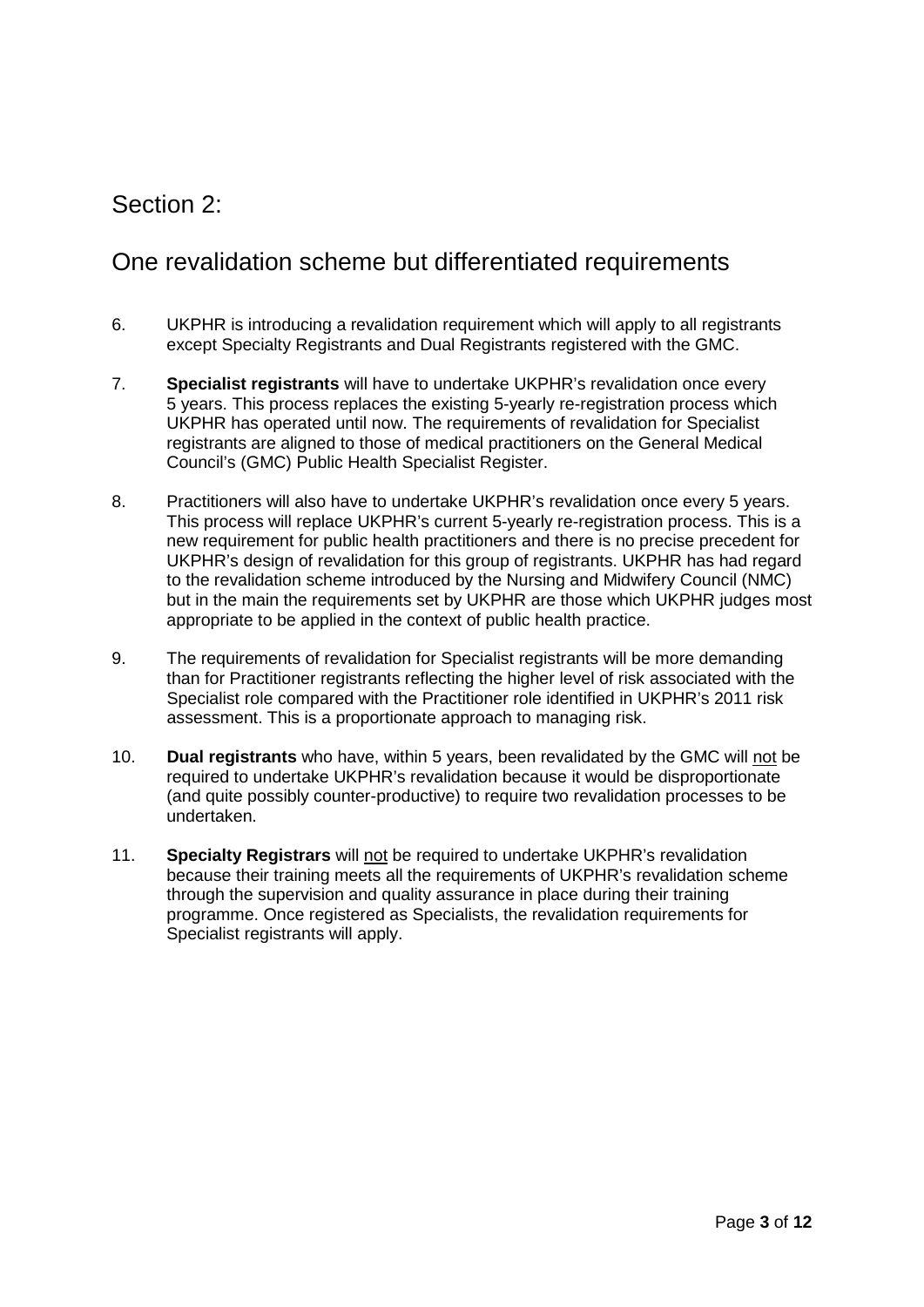### Section 3: Requirements of the revalidation scheme

12. The mandatory elements of UKPHR's revalidation scheme are as follows:

#### **UKPHR's revalidation process comprises**:

- 1. Appraisal
- 2. Personal Development Planning
- 3. Health and Conduct Declaration
- 4. Professional Indemnity
- 5. Continuing Professional Development
- 6. Supporting Information of Quality Improvement Activity
- 7. Confirmation of Compliance.

*Scheme rules and scheme guidance will explain these 7 elements*.

#### **APPRAISAL**

- 13. In this revalidation scheme we will refer to work-based appraisal and to professional appraisal. When we refer to **work-based appraisal** we mean the process by which a manager examines and evaluates an employee's current and past work performance by reference to pre-set job-related objectives, documents the results, and uses the results to provide feedback to the appraisee. It is used to determine work-related issues such as training needs, promotion and capability. When we refer to **professional appraisal**, we mean a structured, objective assessment of a registrant`s continuing professional competence by reference to the standards relevant to the registrant`s professional status.
- 14. It is good practice for all members of the public health workforce to be involved in annual **work-based appraisal**. For those in employment this will usually be arranged by the employer. In this revalidation scheme UKPHR makes no requirement in respect of work-based appraisal but there are cross-overs between work-based and professional appraisal, for example in relation to personal development planning. For this reason, UKPHR may ask questions relating to work-based appraisal in the revalidation process but an absence of work-based appraisal will not be a bar to completing the revalidation process.
- 15. For Specialist registrants, UKPHR will require at the time of revalidation evidence of completion of **annual professional appraisal**. This professional appraisal should be conducted by an appraiser who has undergone training by an approved appraisal provider such as SARD, SOAR and the Welsh equivalent. Specialists who are in employment may be able to look to their employer to organise and/or pay for their professional appraisal. Specialists working independently will be required to arrange their annual professional appraisal.
- 16. In any event, responsibility for ensuring that annual professional appraisal is completed rests with the individual Specialist registrant.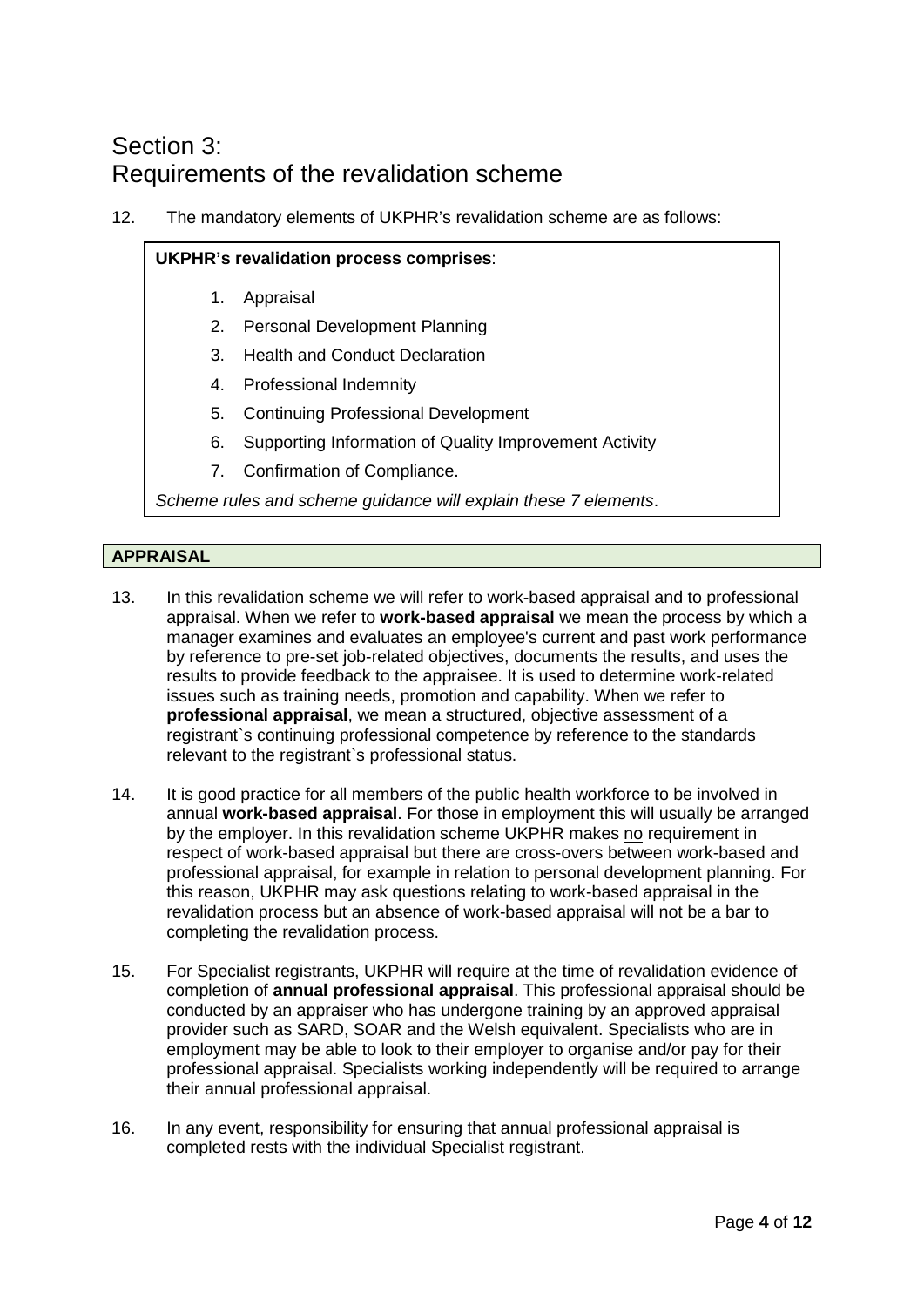- 17. At each professional appraisal it is expected that the subjects to be discussed will reflect the 7 elements of UKPHR's revalidation scheme including compliance with CPD requirements and quality of service and improvement of service. Professional appraisers will need to see supporting information that includes feedback from colleagues, service users (if appropriate to role) and managers and, where appropriate, complaints, comments and compliments. The use of multi-source feedback tools has become common and UKPHR encourages their use for professional appraisal purposes provided they are valid tools for such purposes. Where multi-source feedback tools are used in professional appraisal settings, UKPHR will also accept their use for providing UKPHR with the Supporting Information required on revalidation. This is explained in more detail in the **SUPPORTING INFORMATION** section of this policy document.
- 18. UKPHR will publish **guidance** on appraisal including specifically guidance relating to templates and tools which can be used in connection with professional appraisal. UKPHR will also address in guidance the needs of Specialist registrants who are selfemployed or otherwise whose employer does not facilitate annual professional appraisal.
- 19. Evidence of compliance with the requirement for annual professional appraisal will be by way of **self-declaration** together with the production of the most recent record of professional appraisal, which will have been carried out within 12 months preceding the registrant's due revalidation date and the registrant's reflective note on the most recent professional appraisal. See **SUPPORTING INFORMATION** below.

#### **PERSONAL DEVELOPMENT PLANNING**

- 20. It is good practice for all members of the public health workforce to be involved in personal development planning in relation to their work. For those in employment this will usually be arranged, facilitated or supported by the employer. UKPHR will publish guidance on personal development planning for registrants who are self-employed or otherwise do not have an employer who operates personal development planning.
- 21. To achieve revalidation, Specialist registrants must demonstrate that they have been **engaged in personal development planning during their time as a registrant**.
- 22. UKPHR will publish **guidance** on UKPHR's requirements relating to personal development planning.
- 23. Compliance is demonstrated by **self-declaration** in the form required by UKPHR.

#### **HEALTH AND CONDUCT DECLARATIONS**

- 24. UKPHR has a standard **declaration form for health and conduct** issues already in use on application for registration, annual renewal and 5-yearly re-registration. This form must also be completed and submitted as part of the revalidation process.
- 25. Compliance is demonstrated by **self-declaration** in the form required by UKPHR.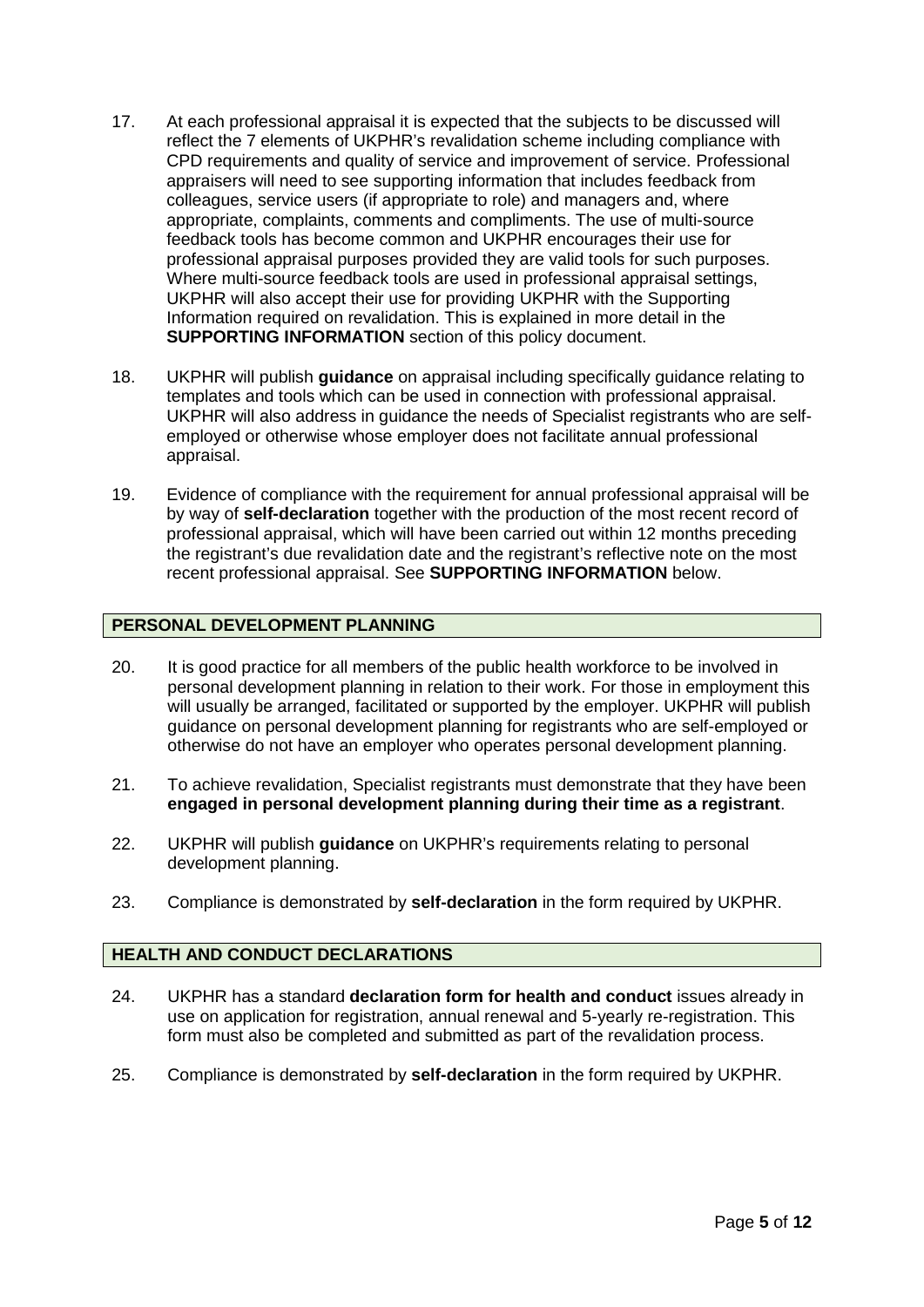#### **PROFESSIONAL INDEMNITY – PROOF THAT ARRANGEMENT IS IN PLACE**

- 26. UKPHR requires all registrants to have in place indemnity arrangements so that members of the public are protected from (or compensated in respect of) any service failure.
- 27. Compliance is demonstrated by **self-declaration** in the form required by UKPHR.

#### **CPD – PROOF OF COMPLIANCE WITH MANDATORY CPD REQUIREMENT**

28. UKPHR has set mandatory CPD requirements for Specialist registrants as follows:

Specialists must meet UKPHR's standard which is the standard published by the Faculty of Public Health (or an alternative professional equivalent) namely: participants must undertake at least 50 credits of CPD each year, each credit must be supported by a reflective note, at least 25 credits must be linked to their PDP, a maximum of 5 credits may be claimed in relation to any one reflective note.

- 29. For the purpose of revalidation, Specialist registrants must demonstrate compliance with the mandatory CPD requirement.
- 30. Specialist registrants who undertake the Faculty's CPD scheme, including the Faculty's auditing, may produce the **Faculty's certificates** of compliance as sufficient evidence.
- 31. Other Specialist registrants must produce **their full CPD log** (including reflective notes) as evidence of compliance and, in addition, UKPHR reserves the right to require production of evidence in support of some or all of the log entries.
- 32. UKPHR adopts the Faculty's CPD standard or an alternative professional equivalent for all specialists. If you are participating in a CPD scheme operated for specialists which is an alternative to the Faculty's CPD scheme, the Faculty itself accepts alternative professional equivalents for CPD to exempt members from completing their own CPD return and therefore, UKPHR would adopt the same professional equivalent CPD schemes. Some of the accepted schemes include those administered by the Charted Institute of Environmental Health (CIEH) and the General Pharmaceutical Council (GPhC).
- 33. See **SUPPORTING INFORMATION** and **CONFIRMATION** below for evidence of CPD compliance to be submitted for the purpose of revalidation.

#### **SUPPORTING INFORMATION ON QUALITY IMPROVEMENT ACTIVITY**

- 34. All Specialist registrants must engage in professional appraisal and collect the required **Supporting Information**. The purpose of revalidation is to ensure that:
	- **Professional competence is being maintained;**
	- Quality of service is maintained and enhanced; and thereby
	- Practice is improved.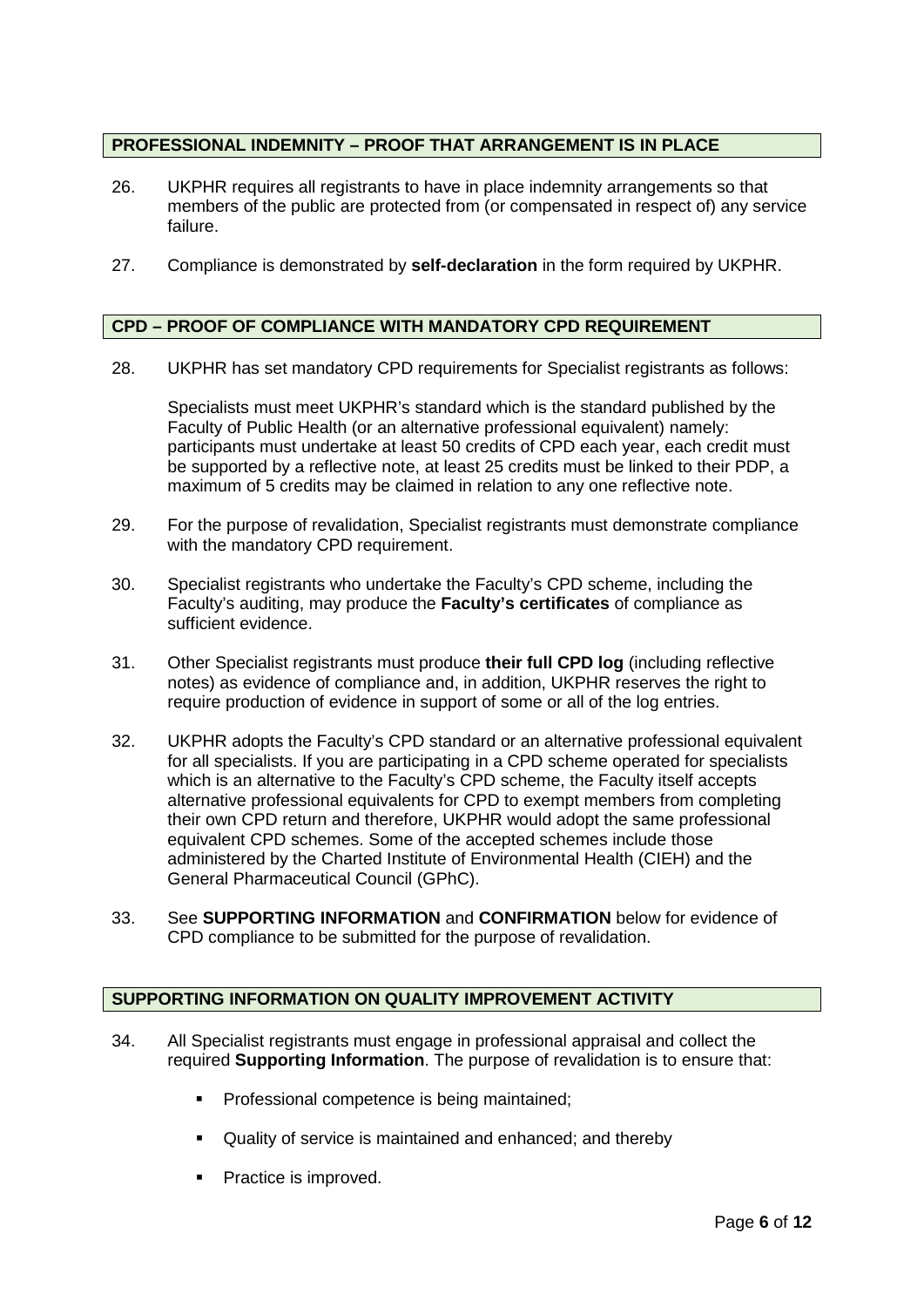Specialist registrants demonstrating that they have reflected on their competence, quality improvement activity and practice is key to the revalidation process. This is why UKPHR requires the writing of reflective notes. It is also why UKPHR requires **Supporting Information of quality improvement activity.**

- 35. In order to establish this principle in the revalidation process (and guard against what might otherwise be a risk of the process becoming a box-ticking exercise) UKPHR will require **Supporting Information of quality improvement activity.**
- 36. It is in the nature of professional appraisal that registrants will produce some illustrative and confirmatory information at their professional appraisal, for the purpose of showing how they are meeting the professional values set out in *Good Medical Practice* and/or *Good Public Health Practice*. This information may well include multi-source feedback and may be framed within a recognised multi-source feedback tool. Appraisers will focus on what registrants think this information says about their practice and how they plan to develop or modify their practice as a result.
- 37. In addition, UKPHR will require **Supporting Information** to be submitted in support of the 5-yearly revalidation process.
- 38. Where the professional appraisal submitted to UKPHR in support of revalidation includes feedback contained in a **multi-source feedback tool** UKPHR will accept the rating evidence it contains as sufficient **Supporting Information** for the revalidation provided that:
	- (a) The tool is one from a list of such products which UKPHR has accepted for this purpose and published its acceptance on UKPHR's website; and
	- (b) The completed tool submitted to UKPHR incorporates responses from 10 to 15 raters.

UKPHR will maintain a list of tools that, if used by registrants, will be accepted by UKPHR as the means of presenting on revalidation the requisite **Supporting Information**.

#### **If no multi-source feedback tool is used**

- 39. Where a Specialist registrant has not used, or does not submit, in connection with the professional appraisal submitted to UKPHR in support of revalidation, a listed multisource feedback tool, UKPHR requires Specialist registrants to gather and present on revalidation objective **evidence of quality improvement activity** in the following categories:
	- **Feedback from two professional colleagues of the registrant**
	- Feedback from two other professionals who have experience of the registrant`s public health practice
	- Feedback from one manager or one commissioner of the registrant's services
	- Feedback from one recipient of a service delivered by the registrant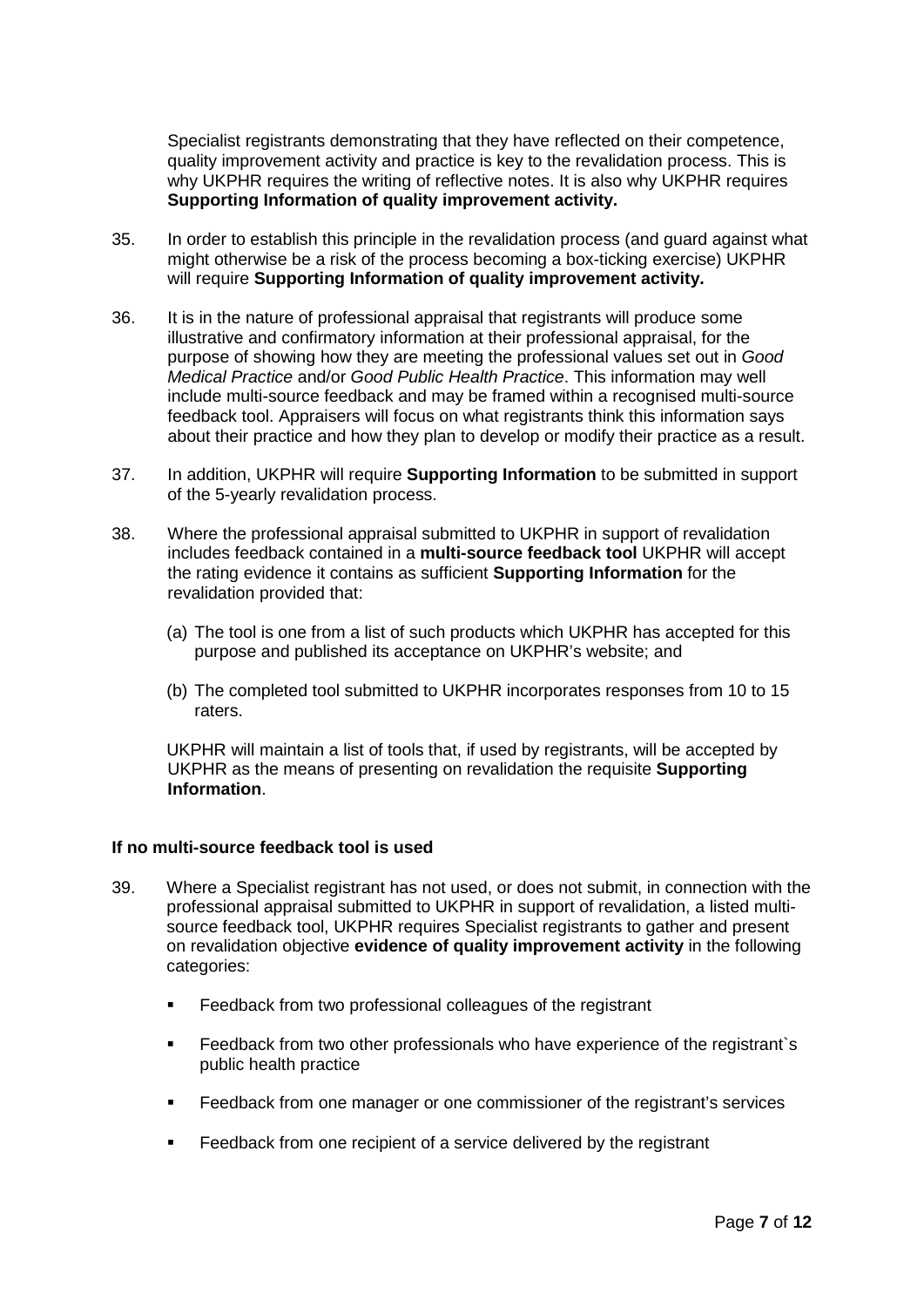- The registrant's review of complaints, comments and compliments received within the preceding 5 years relevant to the registrant's public health practice
- Reflective accounts by the registrant reflecting on the evidence from the above categories

Whilst some of these will be discussed with appraisers during professional appraisal, **all must be accounted for to UKPHR at revalidation** in the manner prescribed below.

#### **Supporting Information - all Specialist registrants**

- 40. UKPHR will require all Specialist registrants to produce for revalidation **Supporting Information** as to quality of service as follows:
	- 40.1 Confirmation that UKPHR's requirements in relation to **annual professional appraisal** have been met;
	- 40.2 Confirmation that UKPHR's requirements in relation to **personal development planning, indemnity insurance and health and conduct** continue to have been met;
	- 40.3 Confirmation of ongoing **fitness to practise**;
	- 40.4 Confirmation of compliance with UKPHR's **CPD requirements**;
	- 40.5 Confirmation of participation in **quality improvement activity**;

As set out above, the feedback presented to UKPHR in relation to quality improvement activity may simply be in the format of a **multi-source feedback tool** of a kind listed by UKPHR for use for this purpose and which will contain feedback from at least 10 raters. For Specialist registrants who make representation to UKPHR that they have not used and/or it is not practicable for them to use any of the listed tools, UKPHR will require production **instead** of the following feedback in form prescribed by UKPHR:

- **Feedback from two professional colleagues of the registrant**
- Feedback from two other professionals who have experience of the registrant`s public health practice
- Feedback from one manager or one commissioner of the registrant's services
- Feedback from one recipient of a service delivered by the registrant
- The registrant's review of complaints, comments and compliments received within the preceding 5 years relevant to the registrant`s public health practice
- Reflective accounts by the registrant reflecting on the evidence from the above categories and on the previous 5 yearly appraisals.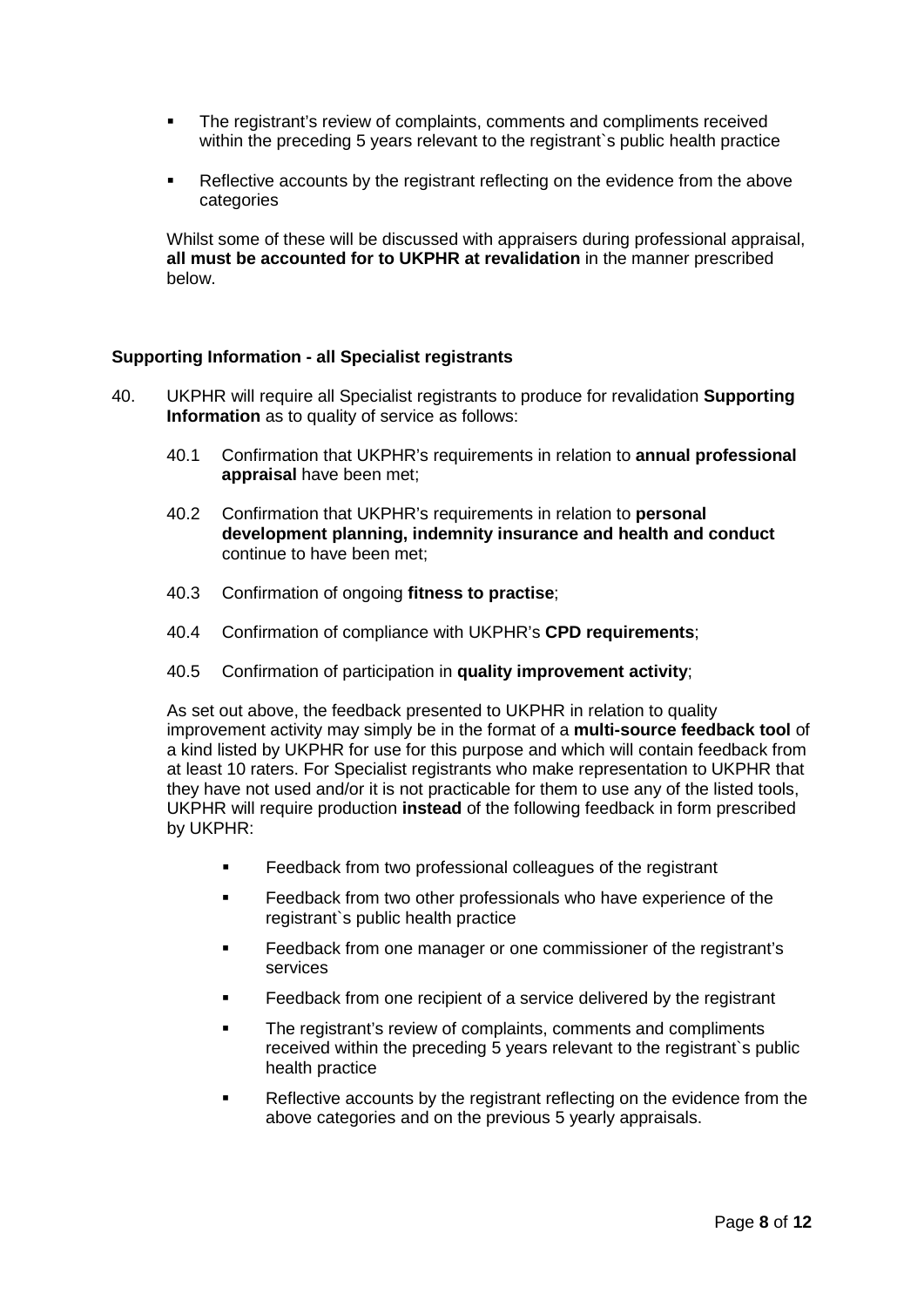In order for UKPHR to have confidence in the objectivity of the feedback, UKPHR will prescribe the form and content of templates to be used for collecting this Supporting Information.

- 41. UKPHR may from time to time approve other forms of Supporting Information and other sources of Supporting Information for this purpose in the future.
- 42. UKPHR will publish **guidance** on the meaning of the terms used for these types of Supporting Information, the persons who should be approached for feedback, the format for such feedback and avoidance of conflicts of interest. UKPHR's guidance will describe the quantity and quality of information required and give general direction on the range of evidence that will be accepted.

#### **CONFIRMATION OF COMPLIANCE**

- 43. As UKPHR's revalidation scheme has no base in legislation, there is no system of Responsible Officers to support the confirmation role, unlike for example in the GMC's revalidation scheme. For this reason, UKPHR will require Specialist registrants seeking revalidation to provide UKPHR with the name and contact details of **one referee**.
- 44. Documents may be certified by a specialist registrant on either the GMC, GDC or UKPHR register (quoting his/her registration number) or a Chief Executive of a Local Authority, NHS Trust or CCG or equivalent. Your referee cannot be your most recent appraiser who has conducted your professional appraisal. UKPHR will contact the referee to seek confirmation that the registrant has complied with the revalidation requirements in the following respects:
	- $\triangleright$  The registrant has actively taken steps to maintain and enhance skills and knowledge during the preceding 5 years
	- $\triangleright$  The registrant has positively engaged in assessing and taking part in opportunities for CPD
	- $\triangleright$  The registrant has a positive attitude towards quality of service issues.

UKPHR will approach the referee direct with a request to complete and return to UKPHR a reference in form prescribed by UKPHR.

- 45. UKPHR's procedure for carrying out revalidation will be as streamlined, standardised and non-bureaucratic as possible, commensurate with:
	- **•** Protecting the public from risk;
	- Limiting the burden on registrants of form-filling and production of evidence; and
	- UKPHR's modest resources available for operating the revalidation system.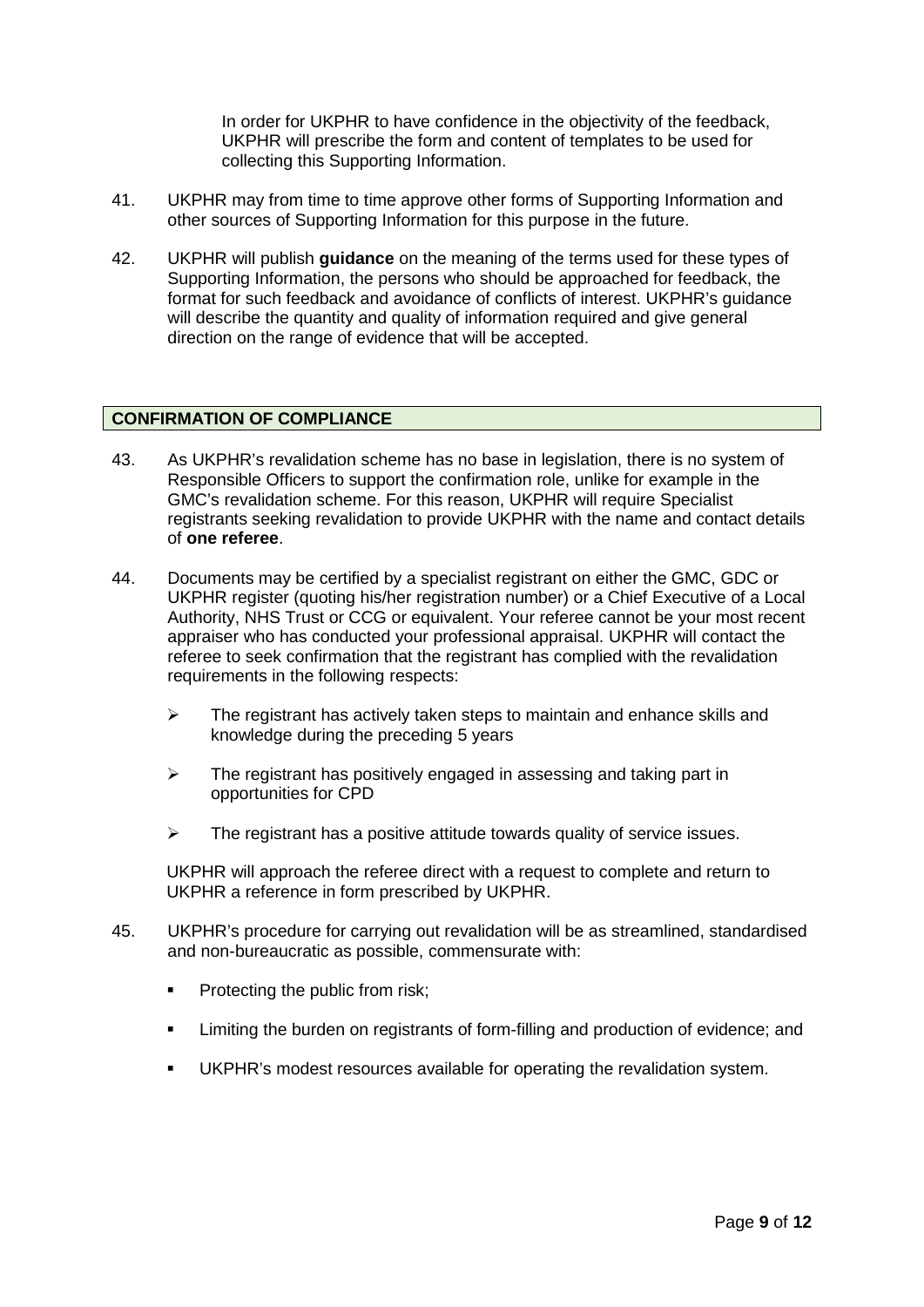#### **46. For Specialist registrants, confirmation of compliance will be achieved as follows:**

| <b>ELEMENT</b>                      | <b>REQUIREMENT</b>                                                                                                                                                                                                                                                                                                                                                                                                                                                                                          | <b>SATISFIED BY</b>                                                                                                                                                                                                                      |
|-------------------------------------|-------------------------------------------------------------------------------------------------------------------------------------------------------------------------------------------------------------------------------------------------------------------------------------------------------------------------------------------------------------------------------------------------------------------------------------------------------------------------------------------------------------|------------------------------------------------------------------------------------------------------------------------------------------------------------------------------------------------------------------------------------------|
| Professional<br>appraisal           | Annual professional appraisal                                                                                                                                                                                                                                                                                                                                                                                                                                                                               | Self-declaration PLUS original of<br>the professional appraisal conducted<br>within 1 year immediately preceding<br>revalidation and a reflective note                                                                                   |
| Personal<br>Development<br>Planning | Must be participating annually in personal<br>development planning                                                                                                                                                                                                                                                                                                                                                                                                                                          | Self-declaration                                                                                                                                                                                                                         |
| Health and<br>Conduct               | Annual declaration of health and conduct                                                                                                                                                                                                                                                                                                                                                                                                                                                                    | Self-declaration by answering in full<br>the relevant questions in UKPHR's<br>declaration form                                                                                                                                           |
| Indemnity<br>arrangements           | Indemnity arrangements in place covering<br>practice                                                                                                                                                                                                                                                                                                                                                                                                                                                        | Self-declaration                                                                                                                                                                                                                         |
| <b>CPD</b>                          | Meet Faculty of Public Health standard or<br>another professional organisation's<br>relevant alternative                                                                                                                                                                                                                                                                                                                                                                                                    | Faculty of Public Health annual<br>certificates covering past 5 years OR<br>production of registrant's log with<br>accompanying reflective notes (and<br>supporting evidence as and when<br>called for by UKPHR such as<br>certificates) |
| Quality<br>Improvement<br>Activity  | Confirmation of participation in quality<br>improvement activity;                                                                                                                                                                                                                                                                                                                                                                                                                                           | <b>Self-declaration PLUS</b>                                                                                                                                                                                                             |
|                                     | Multi-source feedback using an approved<br>tool and containing at least 10 raters OR<br>(with UKPHR's prior agreement) feedback<br>from:<br>Feedback from two professional<br>٠<br>colleagues of the registrant<br>Feedback from two other<br>٠<br>professionals who have experience of<br>the registrant's public health practice<br>Feedback from one manager or one<br>٠<br>commissioner of the registrant's<br>services<br>Feedback from one recipient of a<br>٠<br>service delivered by the registrant | A multi-source feedback tool<br>approved by UKPHR for the purpose<br>OR the feedback listed in the policy<br>above in the form prescribed by<br>UKPHR for the purpose                                                                    |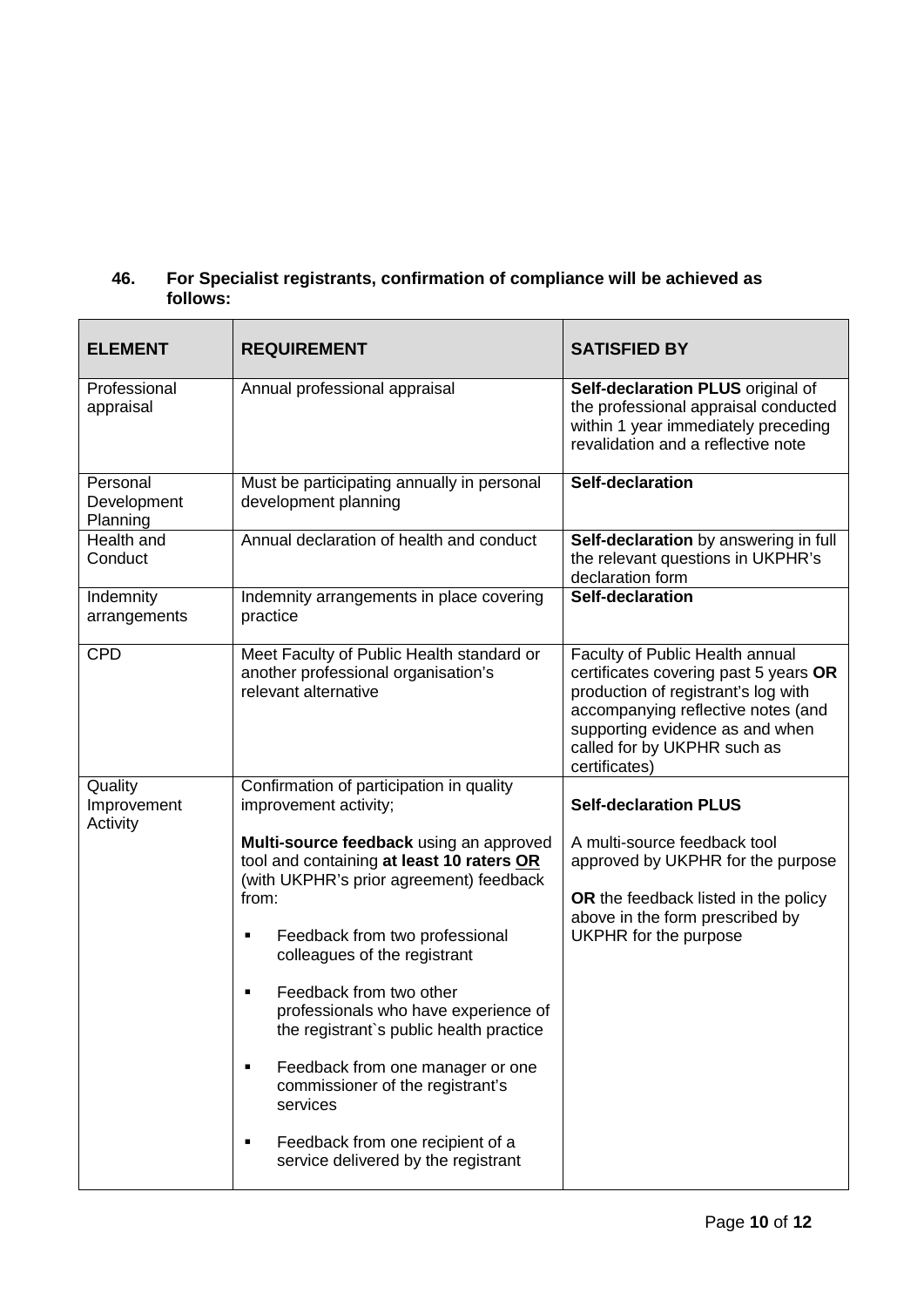|            | The registrant's review of complaints,<br>٠<br>comments and compliments received<br>within the preceding 5 years relevant<br>to the registrant's public health<br>practice |                                                                  |
|------------|----------------------------------------------------------------------------------------------------------------------------------------------------------------------------|------------------------------------------------------------------|
|            | Reflective accounts by the registrant<br>٠<br>reflecting on the evidence from the<br>above categories and on the previous<br>5 yearly appraisals                           |                                                                  |
| Compliance | Reference to confirm attitude towards skills<br>and knowledge, CPD and quality of<br>service.                                                                              | One referee put forward by<br>registrant and contacted by UKPHR. |

*47. Where UKPHR requires confirmation by way of self-declaration by the registrant it is crucial to the integrity of UKPHR's revalidation scheme that declarations are full and honest. Any false declaration will put at risk a registrant's registration.*

## **SUMMARY**

### **Confirmation requirements: SPECIALIST REGISTRANTS**

| <b>MEANS</b>                          | <b>REQUIREMENT TO BE MET</b>                                                         | <b>COMMENTARY</b>                                                                                           |
|---------------------------------------|--------------------------------------------------------------------------------------|-------------------------------------------------------------------------------------------------------------|
| Self-<br>declaration                  | 4 years' professional appraisal                                                      | Professional appraisal equivalent to<br>that undergone by medically qualified                               |
|                                       | 5 years' annual personal development<br>planning                                     | colleagues regulated by GMC.                                                                                |
|                                       | Health & conduct questions answered                                                  | Self-declaration will be relied upon by<br>UKPHR and false declaration may<br>lead to loss of registration. |
|                                       | Indemnity arrangements in place                                                      |                                                                                                             |
|                                       | Participation in quality of service<br>discussion                                    |                                                                                                             |
| <b>Confirmation</b><br>by             | One original professional appraisal<br>dated within 1 year of revalidation           | Latest professional appraisal, shared<br>with UKPHR electronically in most                                  |
| documentary<br>evidence               | CPD certificates for 5 years (FPH) or<br>CPD log of 5 years CPD activity (be         | cases.<br>Maintaining continuing personal<br>development is an essential                                    |
|                                       | prepared to produce documentary<br>evidence of log entries if requested by<br>UKPHR) | component of revalidation as a<br>process not a point-in-time test.                                         |
|                                       | Reflective note(s)                                                                   |                                                                                                             |
| <b>Confirmation</b><br>by third party | Multi-source feedback accompanying<br>the revalidation application using a           | UKPHR will maintain a list of<br>approved multi-source feedback tools                                       |
|                                       | tool approved by UKPHR and with at                                                   | for the purpose.                                                                                            |
|                                       | least 10 raters OR when and as                                                       |                                                                                                             |
|                                       | agreed with UKPHR feedback in form<br>prescribed by UKPHR:                           | The alternative is intended as a<br>residual means of providing                                             |
|                                       | 2 x work colleagues' feedback                                                        | Supporting Information and                                                                                  |
|                                       | 2 x two other public health                                                          | confirmation in cases where                                                                                 |
|                                       | professionals                                                                        | completion of a multi-source                                                                                |